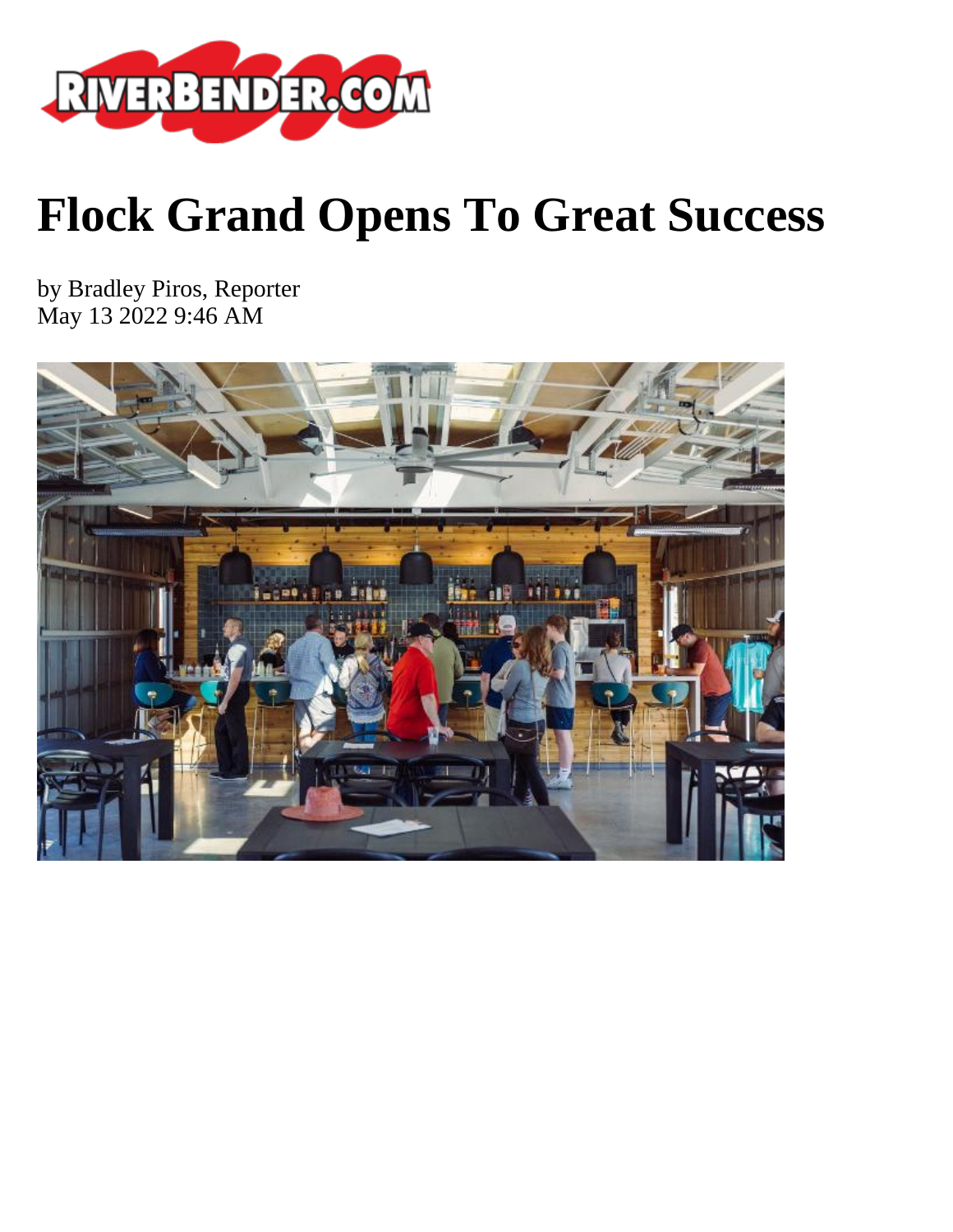

ALTON - Flock Food Truck and Bar held a ribbon-cutting ceremony on Wednesday, May 11th. Alton mayor David Goins attended the ceremony and showed his support for the local business.

Flock had their grand opening yesterday May 12th to great success. They had a good turnout on another near 100-degree day.

Flock serves a variety of food from their different food truck vendors including Homestyle Grill, Pig on a Wing, Taqueria Los Reyes, Taylor's Fire & Smoke, and Street Dogz to name a few.

Jenna Forrest of Alton attended the opening and wanted to acknowledge the great food from Homestyle Grill in particular. They will be back again tonight (May 13) from 4:00 - 9:00 p.m.

The bar at Flock serves its signature house-crafted cocktails and mocktails, beer, and wine.

Tonight (May 13th) Flock will be having live music from 6:00 - 9:00 p.m. The bar will be open from 4:00 - 10:00 p.m.